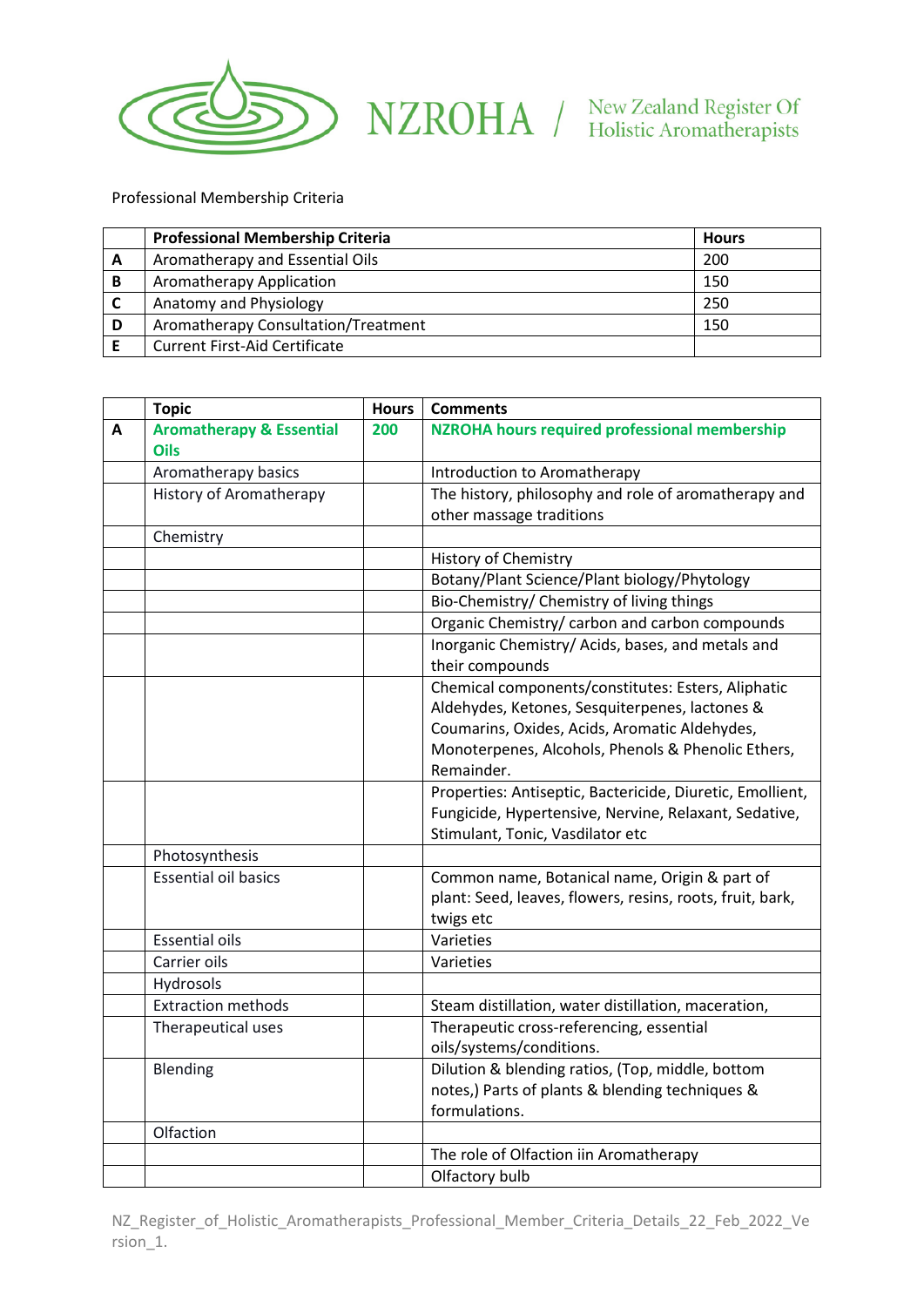

## $\blacktriangleright \ \ \text{NZROMA} \ \ / \ \ \text{New Zealand Register Of}$

|                                 | Oifactory disorders                                      |
|---------------------------------|----------------------------------------------------------|
| Pathogens and Infectious        |                                                          |
| <b>Diseases</b>                 |                                                          |
|                                 | Types of Pathogens and Infectious                        |
|                                 | <b>Diseases</b>                                          |
|                                 | Identification/Preventive/Post/Palliative                |
| <b>Quality Assurance</b>        | Safe handling & storage of essential oils, Alteration,   |
|                                 | Oxidation, Certified organic, Organic, Wild, Growing     |
|                                 | conditions & quality, types of quality tests, labelling, |
|                                 | expiry date, causes of degradation and spoilage of       |
|                                 | essential oils and methods of prevention                 |
| Safety                          | NZROHA doesn't support internal use of essential         |
|                                 | oils, Cautions & Contra-indications, Potential           |
|                                 | toxicology, Product sourcing, Product use, Physical      |
|                                 | data, Health hazard data, First-aid, Precautions for     |
|                                 | use, Personal protection, Safe handling & storage, Fire  |
|                                 | & explosion hazard information of essential oils etc     |
| Special topics                  | Palliative care, Pregnancy, Children, Animals, Mental    |
|                                 | Health, Spiritual etc                                    |
| <b>Other Modalities</b>         |                                                          |
| Continual professional          |                                                          |
| development                     |                                                          |
| Professional Conduct            | <b>Holistic Aromatherapist</b>                           |
|                                 | Code of Ethics                                           |
|                                 | Code of Practice                                         |
| <b>Business Awareness</b>       |                                                          |
|                                 | Governing law                                            |
|                                 | Legislation                                              |
|                                 | Health & Safety                                          |
|                                 | Privacy Act                                              |
| <b>Business &amp; marketing</b> |                                                          |

| <b>Aromatherapy Application</b>                  | 150 | NZROHA hours required professional membership            |
|--------------------------------------------------|-----|----------------------------------------------------------|
| Application                                      |     | Inhalation, bath, compress, diffuser, suppositories, etc |
| Applied application                              |     | Holistic aromatherapy massage, transdermal & dermal,     |
| Other modalities & essential<br>oils application |     | Reflexology, Massage, Chakra, Reiki, Chiroprator etc     |
| Special topics - Application                     |     | Children, Elderly, Pregnancy, First-Aid, Animals etc     |
|                                                  |     |                                                          |

| <b>Anatomy and Physiology</b> | 250 | NZROHA hours required professional membership                                                  |
|-------------------------------|-----|------------------------------------------------------------------------------------------------|
| Anaromy & Physiology          |     |                                                                                                |
| Pathology                     |     | the science of the causes and effects of diseases,<br>aromatherapy/essential oils & pathology, |
| First-Aid Certificate hours   |     |                                                                                                |

NZ\_Register\_of\_Holistic\_Aromatherapists\_Professional\_Member\_Criteria\_Details\_22\_Feb\_2022\_Ve rsion\_1.